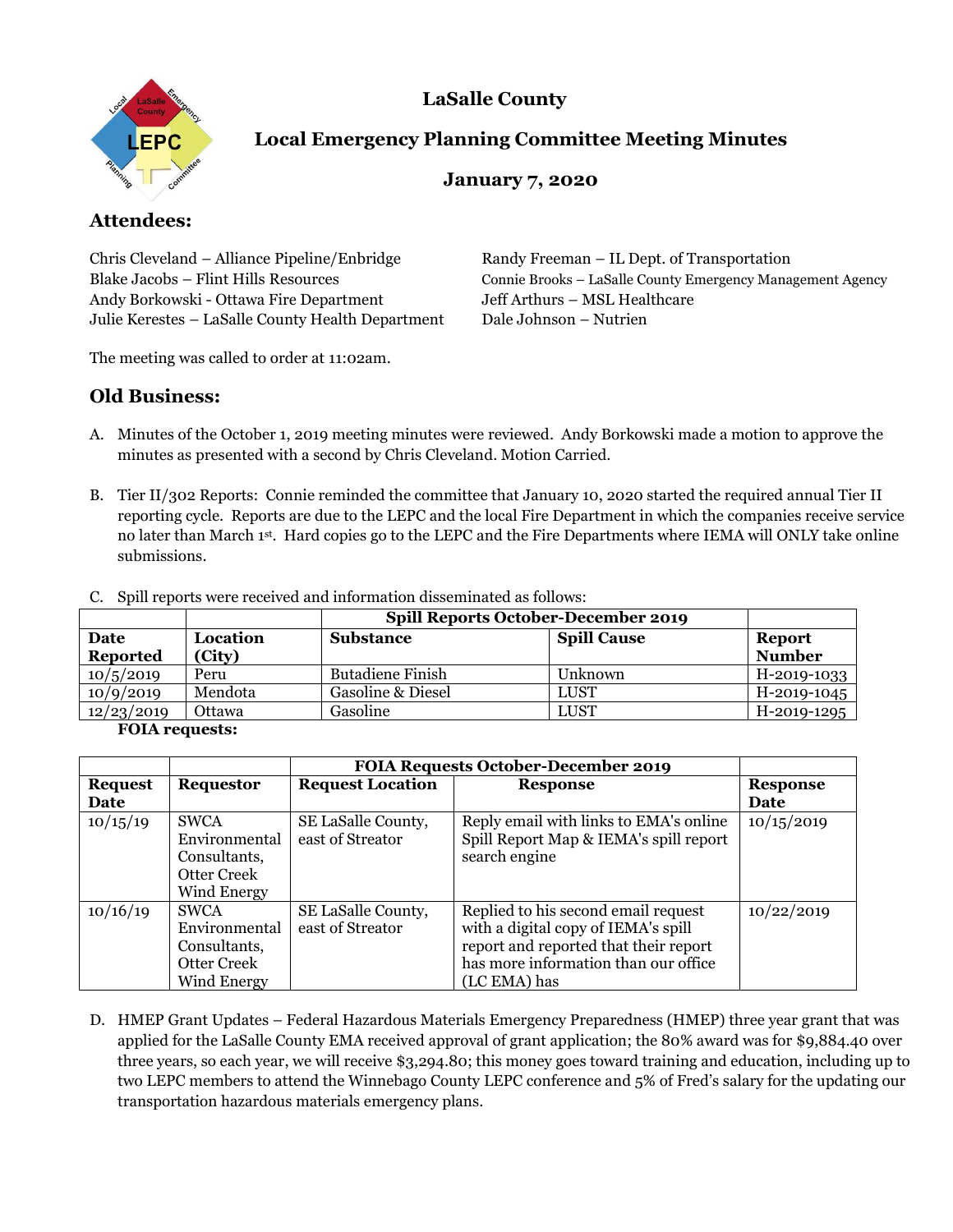- E. LEPC support update: Connie gave the committee an update on donations received in 2019 and what the expenditures were as well as a current balance.
- F. Citizen Corps Update: Connie gave an update on Community Emergency Response Team (CERT) in that FEMA has updated the basic curriculum, first revision since 2013 and some of the changes are major in that FEMA removed START Triage from Disaster Med Ops I and they've changed terminology from "Victim" to "Survivor"; there are other changes in Disaster Psychology and Terrorism; new curriculum was to be available as of January 8th, but most of it has already been released; a second webinar is scheduled for January 8th for more update information

Julie Kerestes gave an update that Matt Devine, their Medical Reserve Corps person is leaving in two weeks (January 17<sup>th</sup> is his last day) so they'll be looking to replace that position soon

G. LaSalle County Emergency Management Advisory Committee (LC EMAC) – Next meeting is February 6, 2020 @ 1:00pm here at the EMA building

## **New Business:**

## **Plant/Pipeline Updates:**

- Alliance/Enbridge Pipeline Wedron Quarry stopped blasting so good news for now as they continue to monitor the situation; NIPA is folding so they're joining Paradigm for responder pipeline education; they're running well with no incidents
- Flint Hills 791 days since last recordable; 1358 days since last lost time; 1698 days since last contractor incident; Peru plant is running its best since 2013; 5 months since last environmental incident; will be offering digital copies of their emergency response plans instead of all hard copies; Blake is moving to an IT-ish position within FHR, so they'll be replacing him; he also indicated that they have 4-5 retirements coming this year
- Nutrien adding new condensers; NPD System, getting rid of discharge monitor; 16400 man hours since last environmental incident; 2099 since last recordable

## **Miscellaneous:**

- Connie reminded the committee that the HMEP grant will allow two LEPC members to attend the Winnebago County LEPC Conference which has been in early May; 2020 conference information is not yet available but she will send the information out when it becomes available
- Connie also passed around the Paradigm Spring Seminar for pipelines that LEPC members can attend, they simply need to register: [www.rsvp.pdigm.com](http://www.rsvp.pdigm.com/) and enter the code 372G-GGGK; the session for LaSalle County is on 2/13/2020 @ 11:30am at Celebrations 150 in LaSalle.

**Elections:** Nominations were open for LEPC Chairman and no one submitted a nomination; Jeff Arthurs indicated he would be willing to continue as Chairman if no one else was interested; Julie Kerestes made the motion for Jeff Arthurs to continue as LEPC Chairman and Randy Freeman second the motion; all ayes – motion carried. Jeff Arthurs remains LaSalle County LEPC Chairman for another two years.

Next meeting is April 7, 2020; rest of 2020 schedule includes July 7<sup>th</sup> and October 6<sup>th</sup>; all meetings are here at the EMA building at 11:00am.

## **Public Comment:**

No members of the general public in attendance